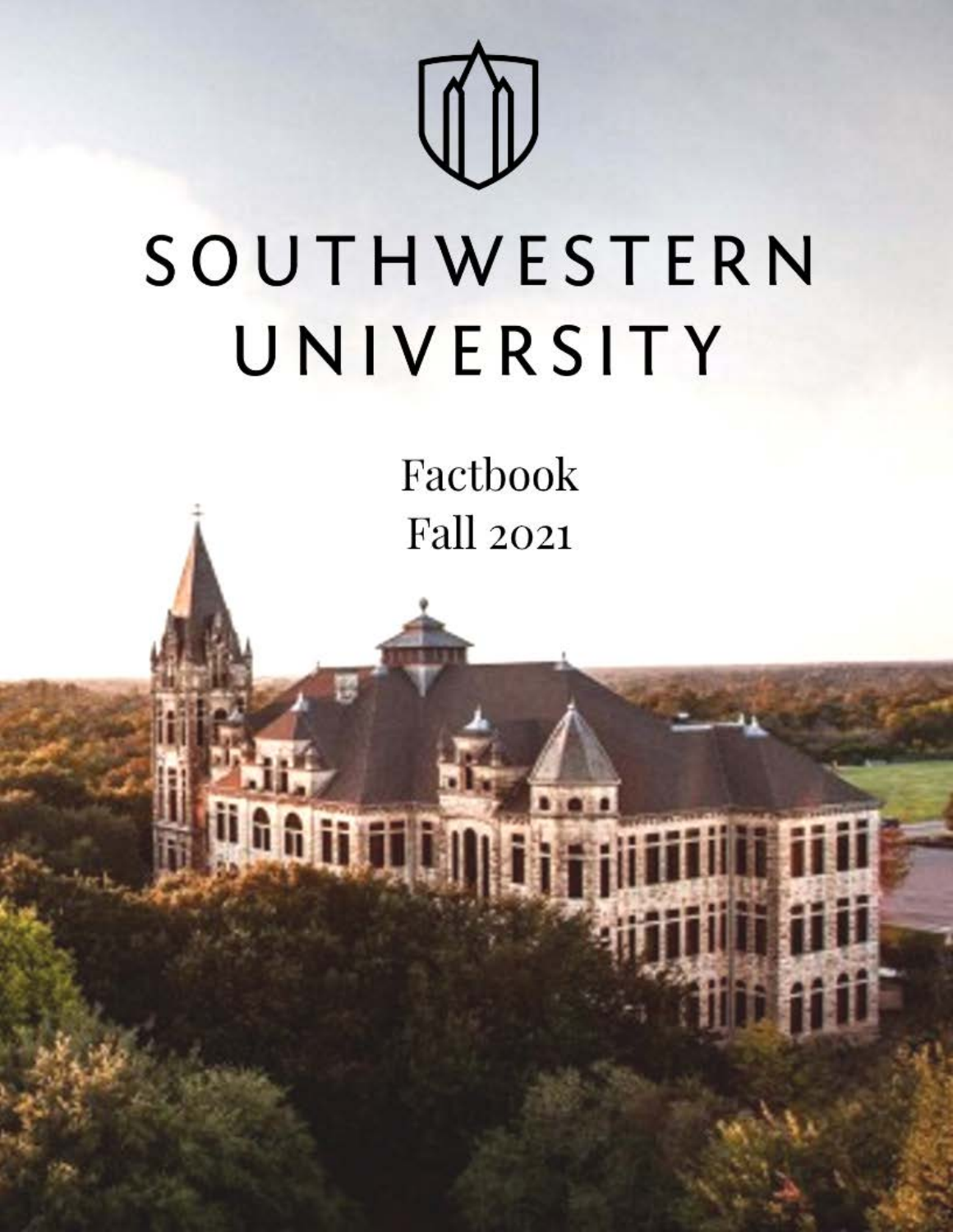# **In this Book**

- 1. Student Enrollment
- 2. Student Diversity
- 3. Admissions
- 4. Student Origins
- 5. First-Year (FY) Cohort Retention and Graduation
- 6. Transfer Cohort Retention and Graduation
- 7. Degrees Awarded
- 8. Majors and Minors
- 9. Faculty



This Factbook is a compilation of information about Southwestern University's students, staff, and faculty. The data here represents the Fall 2021 semester (except when noted). Historical data has been provided where appropriate.

Changes occur throughout the year. The most current information found in this Factbook, which includes updates and corrections, is posted on the Office of Institutional Research website [\(https://www.southwestern.edu/faculty-dean/institutional-research/\)](https://www.southwestern.edu/faculty-dean/institutional-research/).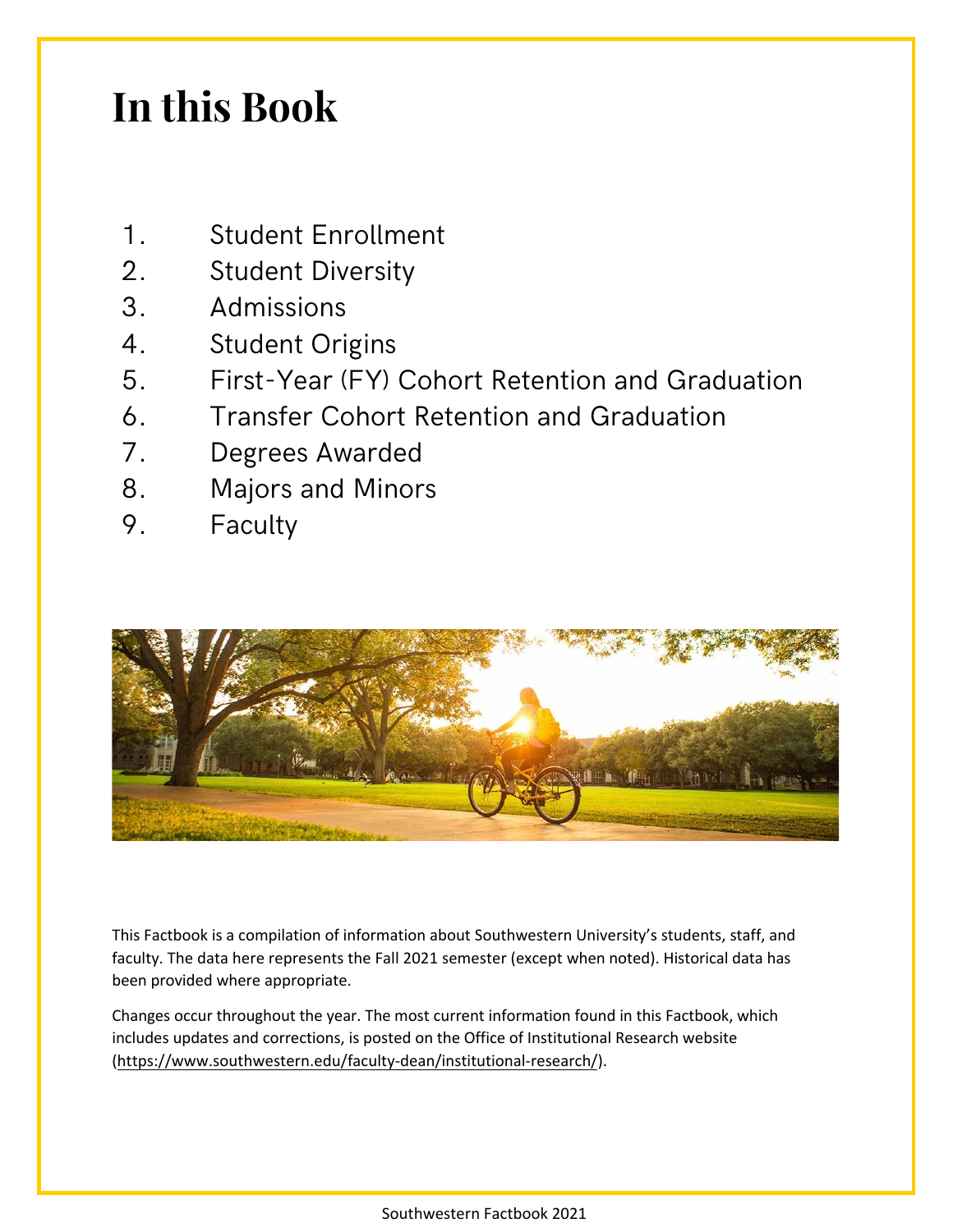#### Student Enrollment

|                                    |                                      | <b>Fall Semester</b>                 |              |              |                |        |
|------------------------------------|--------------------------------------|--------------------------------------|--------------|--------------|----------------|--------|
|                                    | 2017                                 | 2018                                 | 2019         | 2020         | 2021           | % 2021 |
|                                    |                                      | <b>Headcount</b>                     |              |              |                |        |
| Full-Time                          | 1367                                 | 1416                                 | 1495         | 1488         | 1480           | 98%    |
| Part-Time                          | 20                                   | 14                                   | 12           | 17           | 22             | 1%     |
| Audit                              | 9                                    | 4                                    | 4            | $\mathbf{1}$ | $\overline{2}$ | 0%     |
| Total                              | 1396                                 | 1434                                 | 1511         | 1506         | 1504           | 100%   |
|                                    |                                      | <b>Entry Status</b>                  |              |              |                |        |
| First-Year                         | 362                                  | 442                                  | 444          | 361          | 355            | 24%    |
| <b>New Transfer</b>                | 35                                   | 46                                   | 56           | 50           | 49             | 3%     |
| Continuing Student                 | 983                                  | 940                                  | 1002         | 1094         | 1096           | 73%    |
| Other                              | 16                                   | 6                                    | 9            | $\mathbf{1}$ | 4              | 0%     |
|                                    |                                      | <b>Class based on Credits Earned</b> |              |              |                |        |
| Freshmen                           | 400                                  | 483                                  | 520          | 409          | 389            | 26%    |
| Sophomore                          | 357                                  | 310                                  | 368          | 394          | 329            | 22%    |
| Junior                             | 263                                  | 309                                  | 272          | 346          | 362            | 24%    |
| Senior                             | 360                                  | 326                                  | 342          | 356          | 420            | 28%    |
|                                    |                                      | Gender                               |              |              |                |        |
| Female                             | 799                                  | 789                                  | 827          | 827          | 807            | 54%    |
| Male                               | 597                                  | 645                                  | 684          | 679          | 697            | 46%    |
|                                    |                                      | <b>Ethnicity</b>                     |              |              |                |        |
| White                              | 842                                  | 874                                  | 918          | 889          | 874            | 58%    |
| Hispanic                           | 330                                  | 344                                  | 349          | 383          | 396            | 26%    |
| Asian                              | 46                                   | 50                                   | 58           | 64           | 62             | 4%     |
| Black / African American           | 74                                   | 72                                   | 84           | 79           | 74             | 5%     |
| American Indian / Alaskan Native   | 4                                    | 3                                    | 5            | 3            | 3              | 0%     |
| Hawaiian Native / Pacific Islander | $\mathbf{1}$                         | 0                                    | $\mathbf{1}$ | 0            | 0              | 0%     |
| Multiple                           | 64                                   | 60                                   | 62           | 66           | 73             | 5%     |
| International                      | 16                                   | 15                                   | 21           | 12           | 15             | 1%     |
| Unknown                            | 19                                   | 16                                   | 13           | 10           | 7              | 0%     |
|                                    |                                      |                                      |              |              |                |        |
| <b>First Generation</b>            | 237                                  | 260                                  | 252          | 258          | 254            | 17%    |
| <b>Ever Pell Grant Eligible</b>    | 372                                  | 421                                  | 431          | 462          | 459            | 31%    |
| Non-Traditional (over 25)          | 42                                   | 43                                   | 43           | 44           | 40             | 3%     |
|                                    | <b>Student Full Time Equivalency</b> |                                      |              |              |                |        |
| <b>Student FTE</b>                 | 1378.33                              | 1425.17                              | 1501.75      | 1498.67      | 1491.42        |        |

# 1378.33 1425.17 1501.75 1498.67 1491.42 1200 1300 1400 1500 1600 2017 2018 2019 2020 2021 Student Full-Time Equivalency (FTE)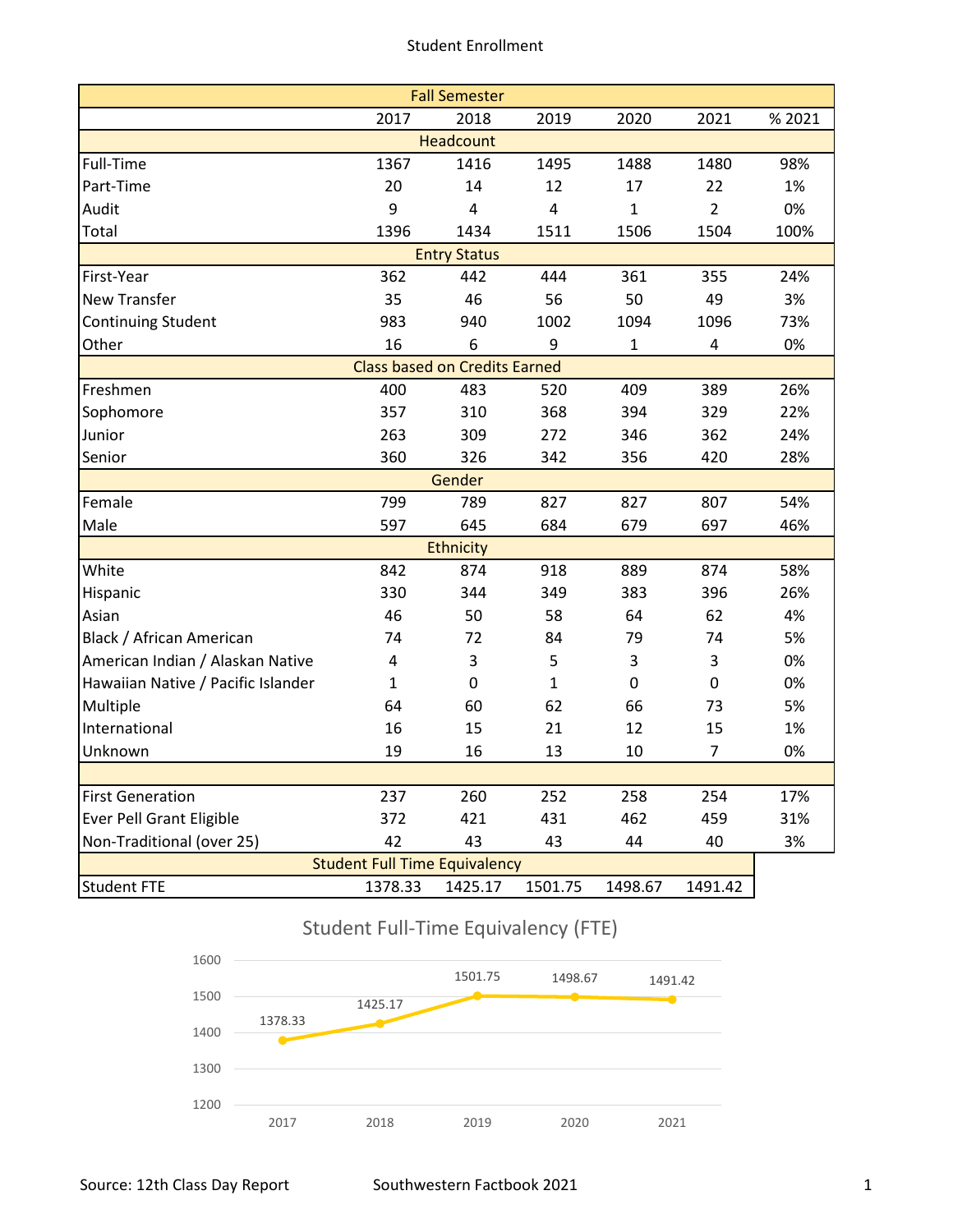# Student Enrollment Diversity



# Diversity at Southwestern



\*Underrepresented Minorities includes Asian, African American, Hispanic, and other non-white non-Hispanic populations; excludes international students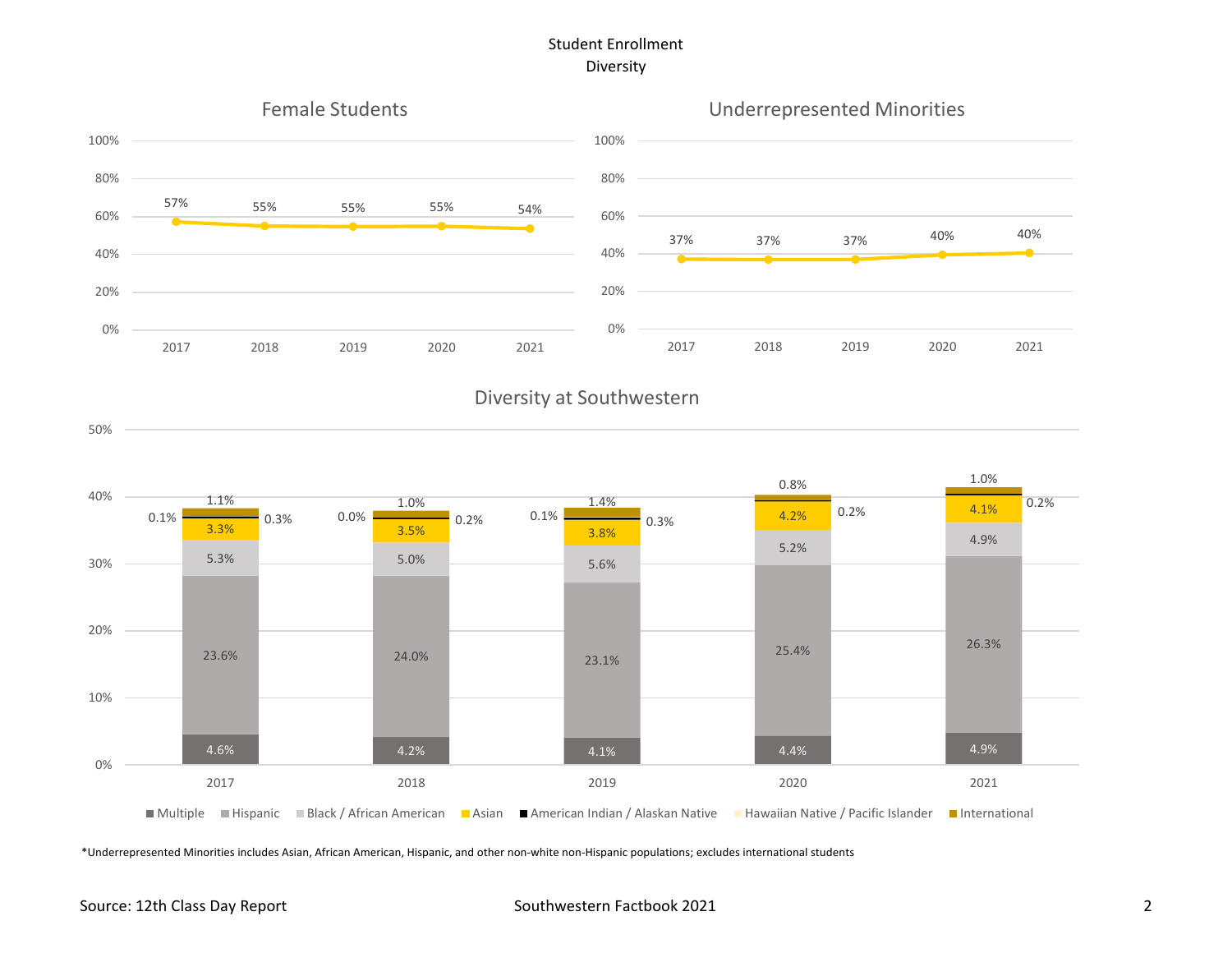#### Admissions

|      | <b>Fall First-Year Applications</b> |        |       |      |             |       |      |                     |       |  |  |
|------|-------------------------------------|--------|-------|------|-------------|-------|------|---------------------|-------|--|--|
| Year | Applicants                          |        |       |      | Acceptances |       |      | <b>Matriculants</b> |       |  |  |
|      | Male                                | Female | Total | Male | Female      | Total | Male | Female              | Total |  |  |
| 2017 | 1744                                | 2389   | 4134  | 712  | 1071        | 1783  | 165  | 197                 | 362   |  |  |
| 2018 | 2036                                | 2515   | 4551  | 879  | 1170        | 2409  | 216  | 226                 | 442   |  |  |
| 2019 | 2035                                | 2731   | 4766  | 904  | 1433        | 2337  | 198  | 246                 | 444   |  |  |
| 2020 | 1952                                | 2624   | 4578  | 872  | 1388        | 2260  | 167  | 194                 | 361   |  |  |
| 2021 | 2094                                | 2663   | 4757  | 1018 | 1410        | 2428  | 173  | 182                 | 355   |  |  |

\*totals may be more than the sum of male and female due to unkown





\* Selectivity is acceptances/applications, Yield is matriculants/acceptances

|      | <b>First-Year Class Characteristics</b> |            |            |        |     |           |            |          |        |  |  |  |  |
|------|-----------------------------------------|------------|------------|--------|-----|-----------|------------|----------|--------|--|--|--|--|
| Year | Top 10%                                 | <b>SAT</b> | <b>ACT</b> | Female | URM | First Gen | Pell Grant | Received | Out of |  |  |  |  |
|      |                                         |            |            |        |     |           |            | SU Aid   | State  |  |  |  |  |
| 2017 | 37%                                     | 1207       | 26.2       | 57%    | 45% | 19%       | 28%        | 98%      | 9%     |  |  |  |  |
| 2018 | 34%                                     | 1230       | 26.1       | 51%    | 38% | 20%       | 25%        | 99%      | 11%    |  |  |  |  |
| 2019 | 35%                                     | 1233       | 25.9       | 55%    | 39% | 13%       | 25%        | 98%      | 14%    |  |  |  |  |
| 2020 | 27%                                     | 1204       | 26.2       | 54%    | 48% | 18%       | 33%        | 99%      | 13%    |  |  |  |  |
| 2021 | 28%                                     | 1243       | 27.9       | 51%    | 40% | 17%       | 26%        | 98%      | 15%    |  |  |  |  |

\*URM includes Asian, African American, Hispanic, and other non-white non-Hispanic populations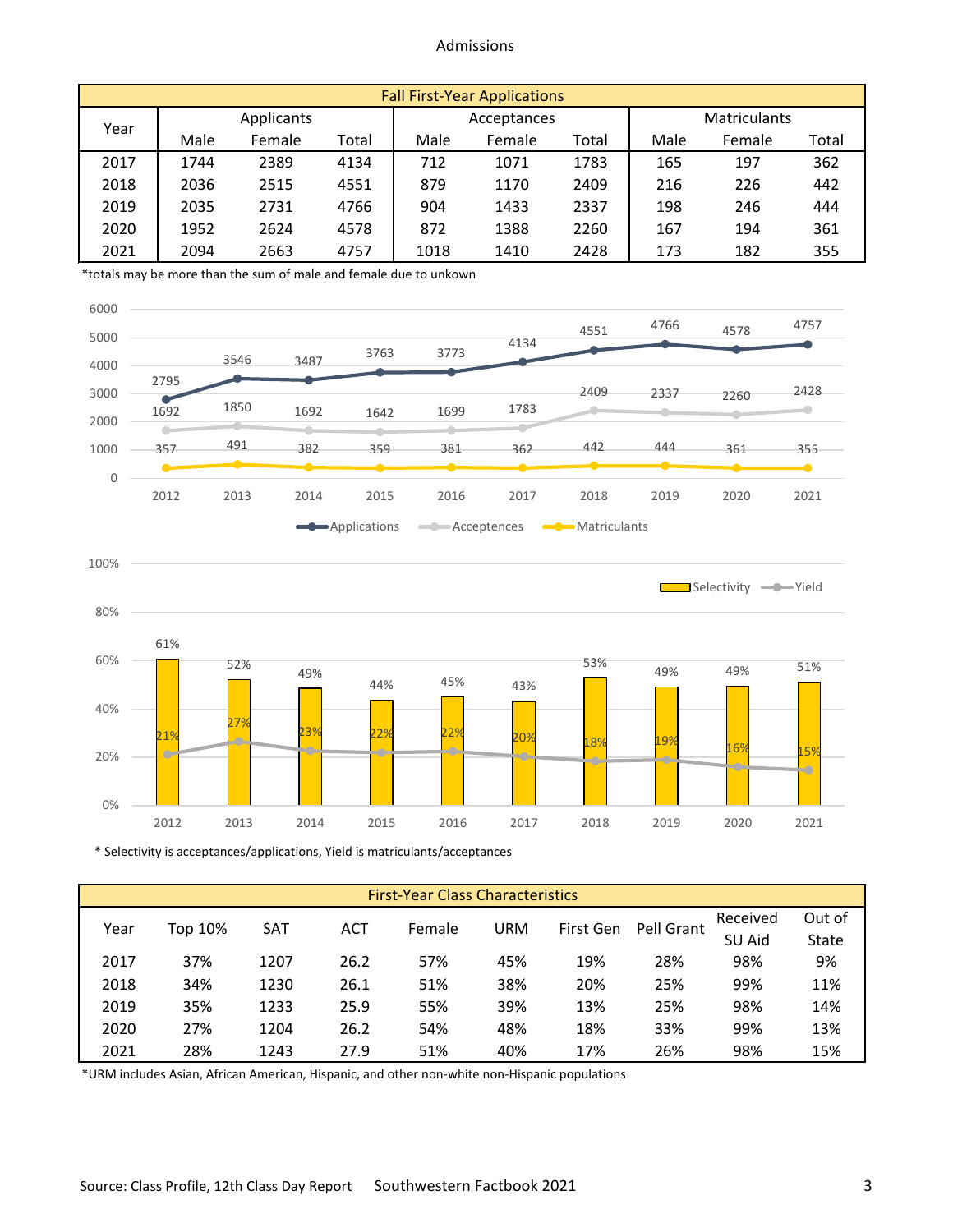# Student Origins

Fall 2021



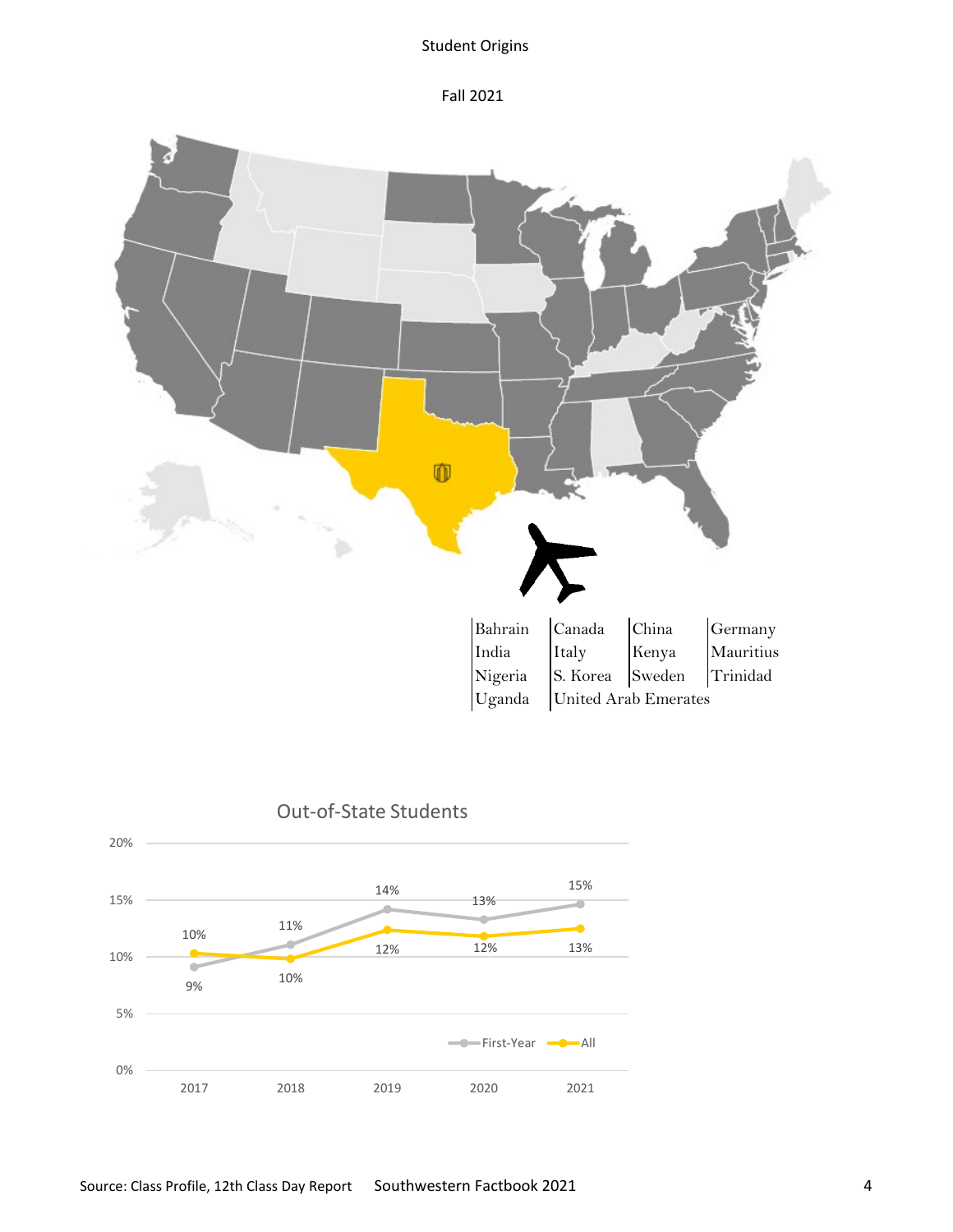# Retention and Graduation First-Year (FY) Cohort

|      | <b>Retention by FY Cohort</b> |           |           |
|------|-------------------------------|-----------|-----------|
|      | 2nd Semester                  | 2nd Year  | 3rd Year  |
|      | Retention                     | Retention | Retention |
| 2016 | 96%                           | 86%       | 76%       |
| 2017 | 93%                           | 81%       | 74%       |
| 2018 | 95%                           | 86%       | 77%       |
| 2019 | 93%                           | 86%       | 79%       |
| 2020 | 95%                           | 81%       |           |

FY Cohort Retention Rate



# FY Cohort Graduation

|      |            | <b>Graduation by FY Cohort</b> |            |
|------|------------|--------------------------------|------------|
|      | Graduating | Graduating                     | Graduating |
|      | in 4 Years | in 6 Years                     | in 8 Years |
| 2011 | 67%        | 74%                            | 74%        |
| 2012 | 67%        | 74%                            | 74%        |
| 2013 | 63%        | 69%                            | 70%        |
| 2014 | 66%        | 73%                            |            |
| 2015 | 68%        | 74%                            |            |
| 2016 | 64%        |                                |            |
| 2017 | 61%        |                                |            |

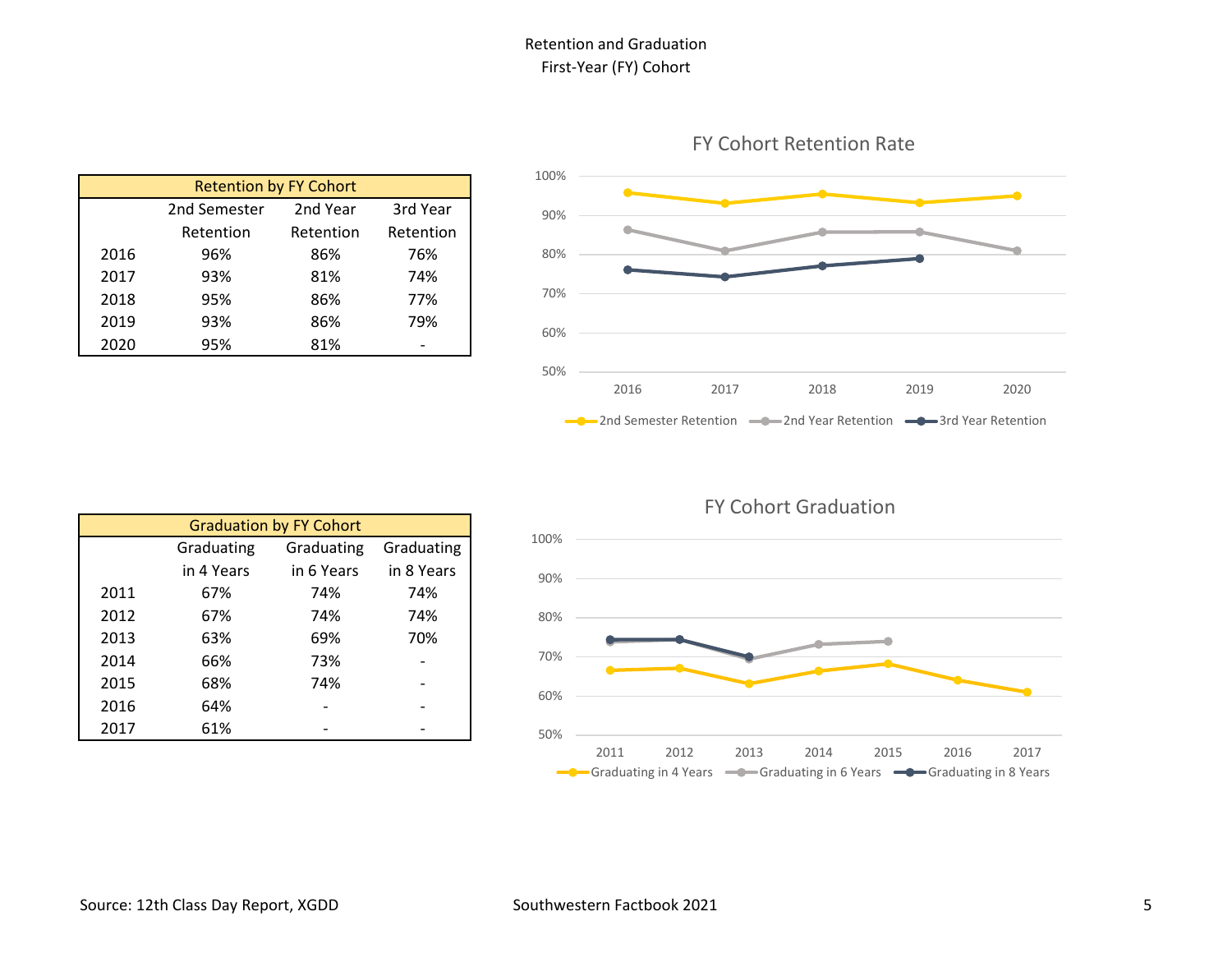# Retention and Graduation Transfer Cohort

|      | <b>Retention by Transfer Cohort</b> |           |           |  |  |  |  |  |  |
|------|-------------------------------------|-----------|-----------|--|--|--|--|--|--|
|      | 2nd Semester                        | 2nd Year  | 3rd Year  |  |  |  |  |  |  |
|      | Retention                           | Retention | Retention |  |  |  |  |  |  |
| 2016 | 89%                                 | 81%       | 62%       |  |  |  |  |  |  |
| 2017 | 88%                                 | 80%       | 61%       |  |  |  |  |  |  |
| 2018 | 93%                                 | 84%       | 57%       |  |  |  |  |  |  |
| 2019 | 89%                                 | 85%       |           |  |  |  |  |  |  |
| 2020 | 91%                                 |           |           |  |  |  |  |  |  |

Transfer Cohort includes Fall and Spring semester of a year. Example: *2018* includes *FA18 and SP19* .

|      | <b>Graduation by Transfer Cohort</b> |            |            |
|------|--------------------------------------|------------|------------|
|      | Graduating                           | Graduating | Graduating |
|      | in 3 Years*                          | in 4 Years | in 6 Years |
| 2012 | 46%                                  | 68%        | 71%        |
| 2013 | 42%                                  | 70%        | 73%        |
| 2014 | 60%                                  | 80%        | 81%        |
| 2015 | 59%                                  | 75%        |            |
| 2016 | 55%                                  | 74%        |            |
| 2017 | 54%                                  |            |            |

\*Years since entering SU



Transfer Graduation

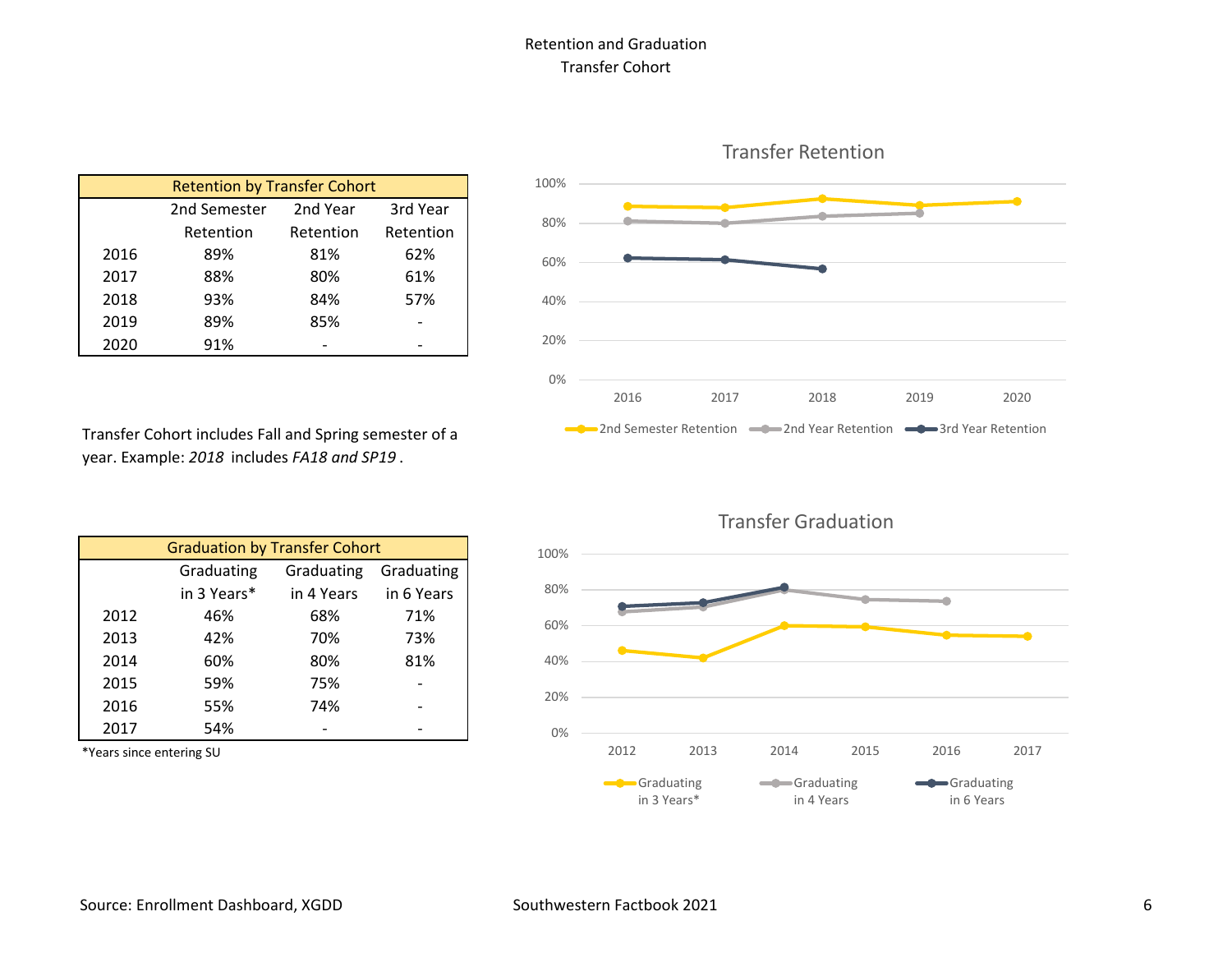|                        |        |              | Degrees by Type and Time |              |                |                |
|------------------------|--------|--------------|--------------------------|--------------|----------------|----------------|
|                        |        | $16 - 17$    | 17-18                    | 18-19        | 19-20          | $20 - 21$      |
|                        | Summer | 41           | 17                       | 21           | 22             | 19             |
| Bachelor               | Fall   | 59           | 50                       | 38           | 39             | 47             |
| of Arts                | Spring | 234          | 179                      | 188          | 186            | 177            |
|                        | Total  | 334          | 246                      | 247          | 247            | 243            |
|                        | Summer | 3            | 5                        | 6            | 0              | $\mathbf{1}$   |
| Bachelor<br>of Science | Fall   | 16           | 9                        | 8            | 5              | 6              |
|                        | Spring | 50           | 44                       | 42           | 49             | 52             |
|                        | Total  | 69           | 58                       | 56           | 54             | 59             |
| Bachelor               | Summer | $\mathbf{1}$ | 0                        | 0            | 0              | 0              |
|                        | Fall   | 1            | 0                        | $\mathbf{1}$ | 0              | 0              |
| of Fine                | Spring | 1            | 3                        | 5            | 0              | $\mathbf{1}$   |
| Arts                   | Total  | 3            | 3                        | 6            | 0              | $\mathbf{1}$   |
|                        | Summer | 0            | $\mathbf{1}$             | $\mathbf{1}$ | $\mathbf{1}$   | 0              |
| <b>Bachelor</b>        | Fall   | 1            | 1                        | 0            | 1              | 0              |
| of Music               | Spring | 5            | 1                        | 7            | $\overline{2}$ | $\mathbf{1}$   |
|                        | Total  | 6            | 3                        | 8            | 4              | $\mathbf{1}$   |
| Bachelor               | Summer | $\Omega$     | $\mathbf{1}$             | 1            | 0              | 0              |
| of Science             | Fall   | 1            | 0                        | 0            | 1              | $\mathfrak{p}$ |
| in                     | Spring | 14           | 14                       | 14           | 7              | 9              |
| Education              | Total  | 15           | 15                       | 15           | 8              | 11             |

Includes all degrees types, double degrees, and multiple majors









| Class of 2020<br>by Area       | Employed | Graduate/<br><b>Professional School</b> | Other |
|--------------------------------|----------|-----------------------------------------|-------|
| <b>Fine Arts</b>               | 60%      | 10%                                     | 30%   |
| Humanities                     | 74%      | 8%                                      | 18%   |
| Natural Sciences               | 40%      | 45%                                     | 15%   |
| Social Sciences                | 71%      | 19%                                     | 10%   |
| Interdisciplinary/ Independent | 71%      | 18%                                     | 12%   |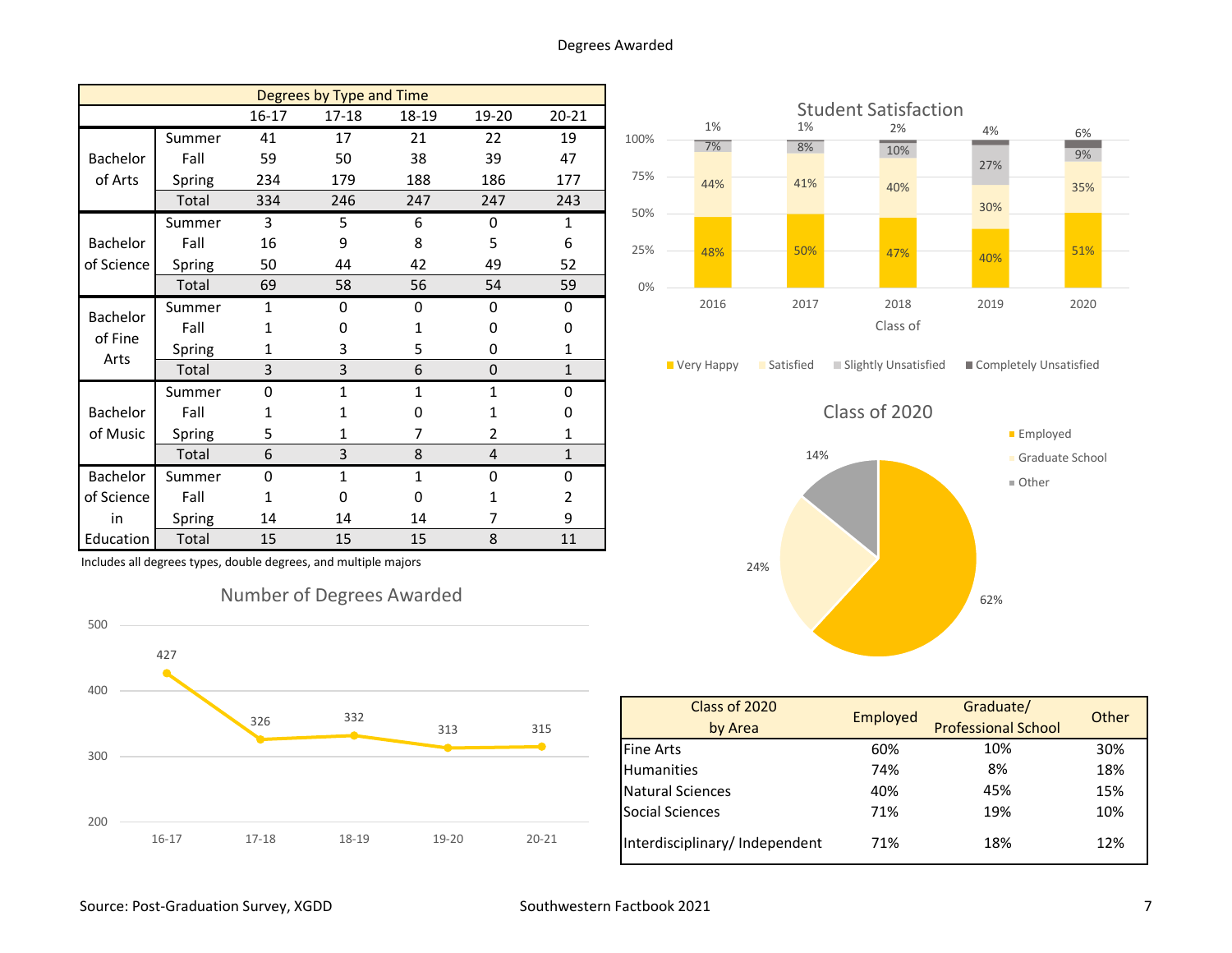|                               |           | Majors by Area |           |           |           |                               |         | Minors by Area |                      |       |          |
|-------------------------------|-----------|----------------|-----------|-----------|-----------|-------------------------------|---------|----------------|----------------------|-------|----------|
|                               | $16 - 17$ | $17 - 18$      | $18 - 19$ | $19 - 20$ | $20 - 21$ |                               | $16-17$ | $17 - 18$      | 18-19                | 19-20 | $20 - 2$ |
| <b>Fine Arts</b>              | 36        | 16             | 35        | 30        | 28        | <b>Fine Arts</b>              | 11      | 16             | 15                   | 13    | 17       |
| <b>Humanities</b>             | 102       | 68             | 78        | 69        | 79        | <b>Humanities</b>             | 66      | 61             | 62                   | 56    | 64       |
| Natural Sciences              | 115       | 96             | 79        | 89        | 87        | Natural Sciences              | 18      | 17             | 16                   | 44    | 37       |
| Social Sciences               | 195       | 146            | 153       | 154       | 150       | Social Sciences               | 74      | 46             | 48                   | 50    | 51       |
| Interdisciplinary<br>Programs | 31        | 24             | 30        | 24        | 20        | Interdisciplinary<br>Programs | 16      | 20             | 27                   | 22    | 33       |
| Self-Designed                 | 5         | 4              | 0         | 0         | 0         |                               |         |                |                      |       |          |
| <b>Paired Majors</b>          |           | 0              |           | 0         |           |                               | A       | $\mathbf{A}$   | $\sim$ $\sim$ $\sim$ |       |          |

|       | Majors by Area |       |           |           |                               | <b>Minors by Area</b> |           |       |       |           |  |  |
|-------|----------------|-------|-----------|-----------|-------------------------------|-----------------------|-----------|-------|-------|-----------|--|--|
| 16-17 | $17 - 18$      | 18-19 | $19 - 20$ | $20 - 21$ |                               | $16 - 17$             | $17 - 18$ | 18-19 | 19-20 | $20 - 21$ |  |  |
| 36    | 16             | 35    | 30        | 28        | <b>Fine Arts</b>              | 11                    | 16        | 15    | 13    | 17        |  |  |
| 102   | 68             | 78    | 69        | 79        | <b>Humanities</b>             | 66                    | 61        | 62    | 56    | 64        |  |  |
| 115   | 96             | 79    | 89        | 87        | Natural Sciences              | 18                    | 17        | 16    | 44    | 37        |  |  |
| 195   | 146            | 153   | 154       | 150       | <b>Social Sciences</b>        | 74                    | 46        | 48    | 50    | 51        |  |  |
| 31    | 24             | 30    | 24        | 20        | Interdisciplinary<br>Programs | 16                    | 20        | 27    | 22    | 33        |  |  |







|                          |           |                                 |       |       |           |                           |           | <b>THIS DECADE STOP INTITIONS</b> |       |       |          |
|--------------------------|-----------|---------------------------------|-------|-------|-----------|---------------------------|-----------|-----------------------------------|-------|-------|----------|
|                          |           | <b>This Decade's Top Majors</b> |       |       |           |                           | $16 - 17$ | $17 - 18$                         | 18-19 | 19-20 | $20 - 2$ |
|                          | $16 - 17$ | 17-18                           | 18-19 | 19-20 | $20 - 21$ | <b>Spanish</b>            | 5%        | 18%                               | 8%    | 10%   | 129      |
| <b>Business</b>          | 12%       | 14%                             | 14%   | 19%   | 17%       | Business                  | 12%       | 6%                                | 7%    | 7%    | 9%       |
| Psychology               | 9%        | 9%                              | 8%    | 8%    | 11%       | Communication             | 7%        | 8%                                | 13%   | 7%    | 4%       |
| Communication            |           |                                 |       |       |           | Studies                   |           |                                   |       |       |          |
| <b>Studies</b>           | 8%        | 9%                              | 8%    | 7%    | 8%        | <b>Exercise and Sport</b> |           |                                   |       |       |          |
| Biology                  | 7%        | 8%                              | 7%    | 6%    | 6%        | Studies                   | 11%       | 5%                                | 6%    | 6%    | 1%       |
| <b>Political Science</b> | 6%        | 5%                              | 5%    | 6%    | 6%        | <b>Math</b>               | 5%        | 6%                                | 3%    | 6%    | 4%       |

Percentage of total majors **Percent is of total minors** Percent is of total minors

16-17 17-18 18-19 19-20 20-21 16-17 17-18 18-19 19-20 20-21 Spanish 5% 18% 8% 10% 12% This Decade's Top Minors Communication Studies<br>Exercise and Sport Studies 6% 7% 11% 5% 6% 1% 4%